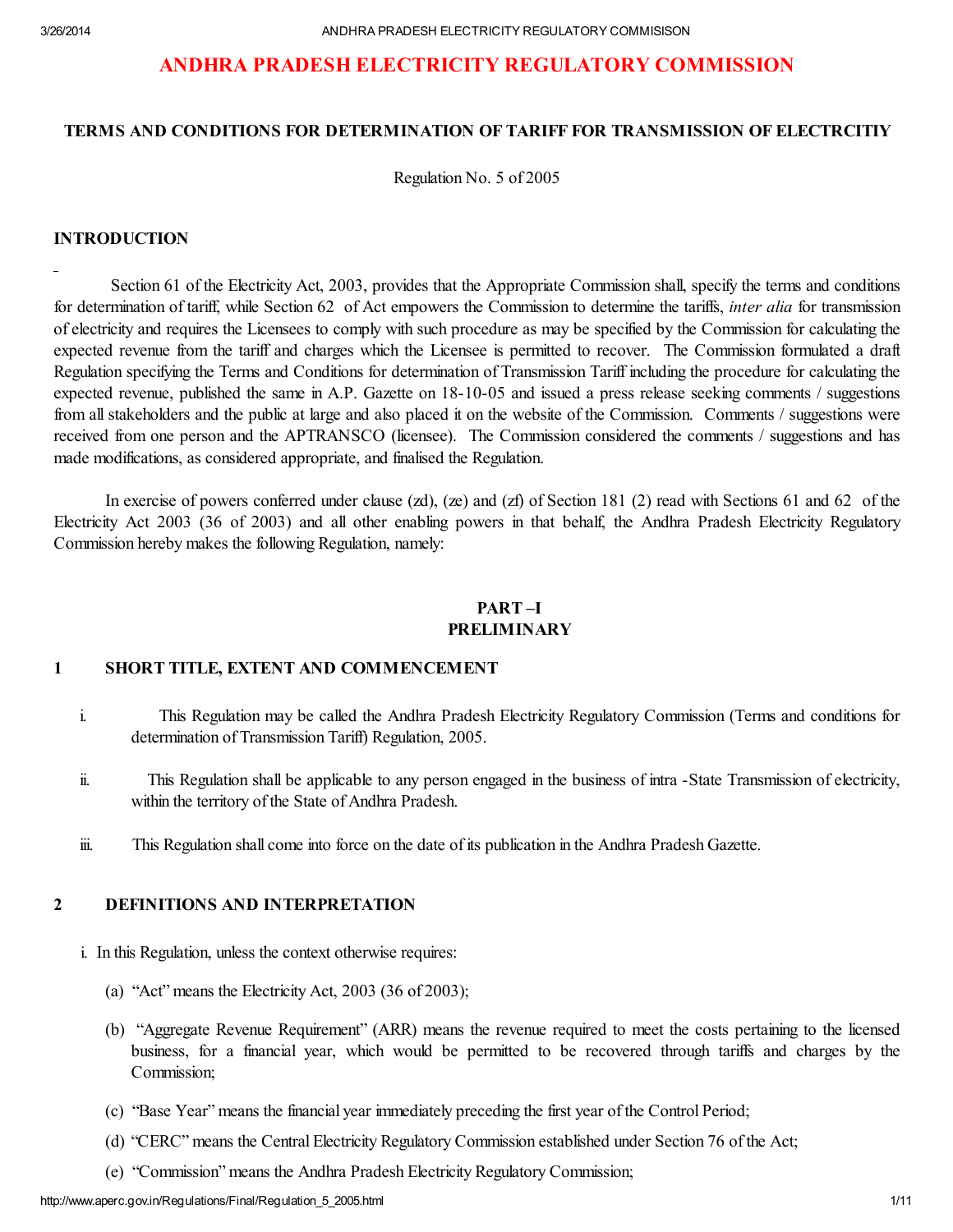- (f) "Conduct of Business Regulations" means the Andhra Pradesh Electricity Regulatory Commission (Conduct of Business) Regulations in force from time to time
- (g) "Consumer / User contributions" means any contributions made by those using or intending to use the Transmission network of a licensee. Any grant received by Licensees would also be treated as Consumer / User contribution;
- (h) "Control Period" means a multi-year period fixed by the Commission from time to time, usually 5 years, for which the principles for determination of ARR will be fixed, the first Control Period, however, being of the duration of 3 years;
- (i) "Financial year" means the period commencing on  $1<sup>st</sup>$  April of a calendar year and ending on  $31<sup>st</sup>$  March of the subsequent calendar year;
- (j) "Grid Code' means the State Grid Code as approved by the Commission;
- (k) "Non-Tariff Income" means income relating to the licensed business other than from tariffs for Transmission, and excludes any income from Other Business;
- (l) "Licence" means a licence granted under Section 14 of the Act to transmit electricity within the State of Andhra Pradesh;
- (m) "Licensee" means a person granted a licence as a Transmission Licensee under Section 14 of the Act for intra-state transmission of electricity within the State of Andhra Pradesh;
- (n) "Open Access Agreement" means an agreement entered into under the provisions of the Open Access Regulation between a Transmission licensee and a User to avail of open access to the transmission licensee's network for transmission of electricity and may also include Distribution Licensee as a party to such agreement;
- (o) "Open Access Regulation" means the Andhra Pradesh Electricity Regulatory Commission (Terms and Conditions of Open Access) Regulation, 2005 (No. 2 of 2005);
- (p) "Other Business" means any business engaged in by a Transmission Licensee under Section 41 of the Act for optimum utilization of the assets of the transmission business and shall include any business of the Licensee other than the Transmission business;
- (q) " Regulated Rate Base" or "RRB" means the value of the gross fixed assets net of consumer contributions and accumulated depreciation;
- (r) "State" means the State of Andhra Pradesh;
- (s) "SLDC" or "State Load Dispatech Centre" means the centre established under Section 31 of the Act;
- (t) "Transmission Business" means the business of transmitting electricity within the State of Andhra Pradesh;
- (u) "User" or "Open Access User" means a person using or intending to use the transmission system of the Transmission Licensee in the State for receiving supply of electricity from a person other than the distribution licensee of his area of supply, and the expression includes a generating company and licensees, including Distribution Licensees for use of transmission system.
- ii. Words and expressions used and not defined in this Regulation but defined in the Act shall have the meanings as assigned to them in the Act.
- iii. All proceedings under this Regulation shall be governed by the Andhra Pradesh Electricity Regulatory Commission (Conduct of Business) Regulations.

# 3 EXTENT OF APPLICATION

- 3.1 This Regulation shall apply to all Transmission Licensees in the State.
- 3.2 The Commission shall determine the ARR for the Transmission Business of a Transmission Licensee, in accordance with the principles laid out in this Regulation.
- 3.3 The ARR determined in accordance with 3.2 above will be the basis for the fixation of the Transmission Tariff/Charges for Electricity.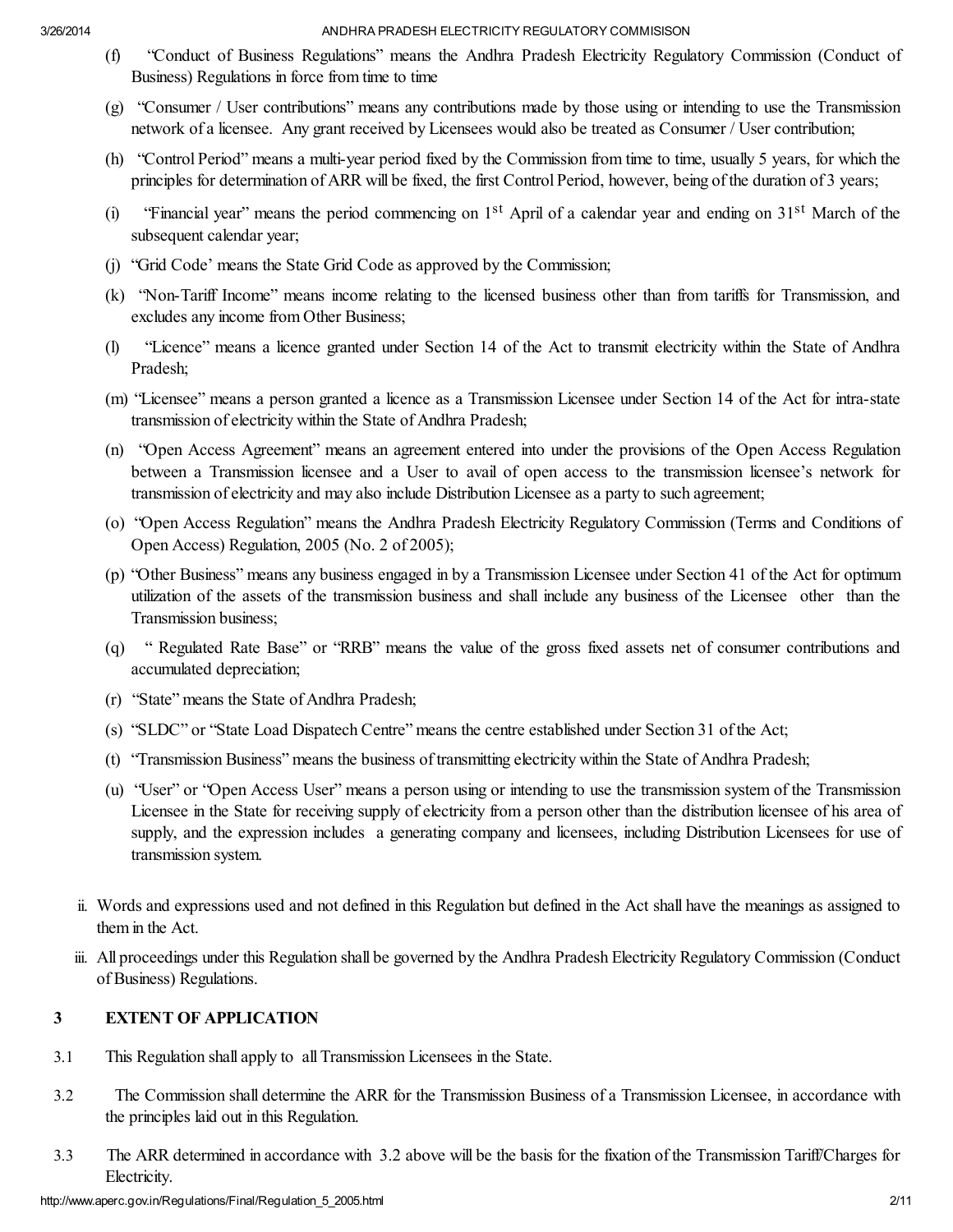# PART – II APPROACH, FRAMEWORK, PROCEDURE AND FILINGS

## 4 GUIDELINES FOR COMPUTING AGGREGATE REVENUE REQUIREMENT

The Guidelines already issued by the Commission for computing the Aggregate Revenue Requirement / Expected Revenue from Charges (ARR / ERC) to the extent modified herein would continue to apply for the Transmission Business till such time as fresh Guidelines are issued.

## 5 SEGREGATION OF ACCOUNTS

Till such time as there is complete segregation of accounts between SLDC activity and Transmission activity, the Transmission Licensee shall apportion its costs between (i) SLDC activity and (ii)Transmission activity, based on an Allocation Statement that shall also contain the methodology adopted for the apportionment.

## 6 FILING PROCEDURE

- 6.1 Every Transmission Licensee shall file an application for approval of its ARR for each year of the Control Period, not less than 120 days before the commencement of the Control Period. This filing shall be in such form and in such manner as specified and in accordance with the Guidelines issued by the Commission. The Transmission Licensees may file such applications for ARR of the first Control Period within a period not less than 90 days before the commencement of the Control Period. The filing shall be for the entire Control Period.
- 6.2 ARR for Transmission Business:- The ARR filings shall contain the following :
	- a. The Operation and Maintenance (O&M) costs which include employee-related costs, repairs & maintenance costs and administrative & general costs, estimated for the Base Year and the year prior to the Base Year in complete detail, together with the forecast for each year of the Control Period based on the norms proposed by the Transmission Licensee including indexation and other appropriate mechanisms in terms of the principles enunciated in this Regulation for O&M cost allowance;
	- b. Regulated Rate Base (RRB) for the Base Year and each year of the Control Period, which requires submission of the working capital requirement and a detailed scheme/project-wise Capital Investment Plan with a capitalisation schedule covering each year of the Control Period consistent with the Commission approved Resource Plan;
	- c. A proposal for appropriate capital structure and its cost of financing (interest cost and return on equity) for the purpose of computing Weighted Average Cost of Capital;
	- d. Range of Transmission losses (upper and lower) for each year of the Control Period for the purpose of incentive / penalties;
	- e. Details of depreciation, including Advance against depreciation if any required and capitalisation schedule for each year of the Control Period;
	- f. Description of external parameters proposed for indexation;
	- g. Details of taxes on income;
	- h. Any other relevant expenditure;
	- i. Proposals for sharing of gains and losses;
	- j. Proposals for efficiency parameter targets;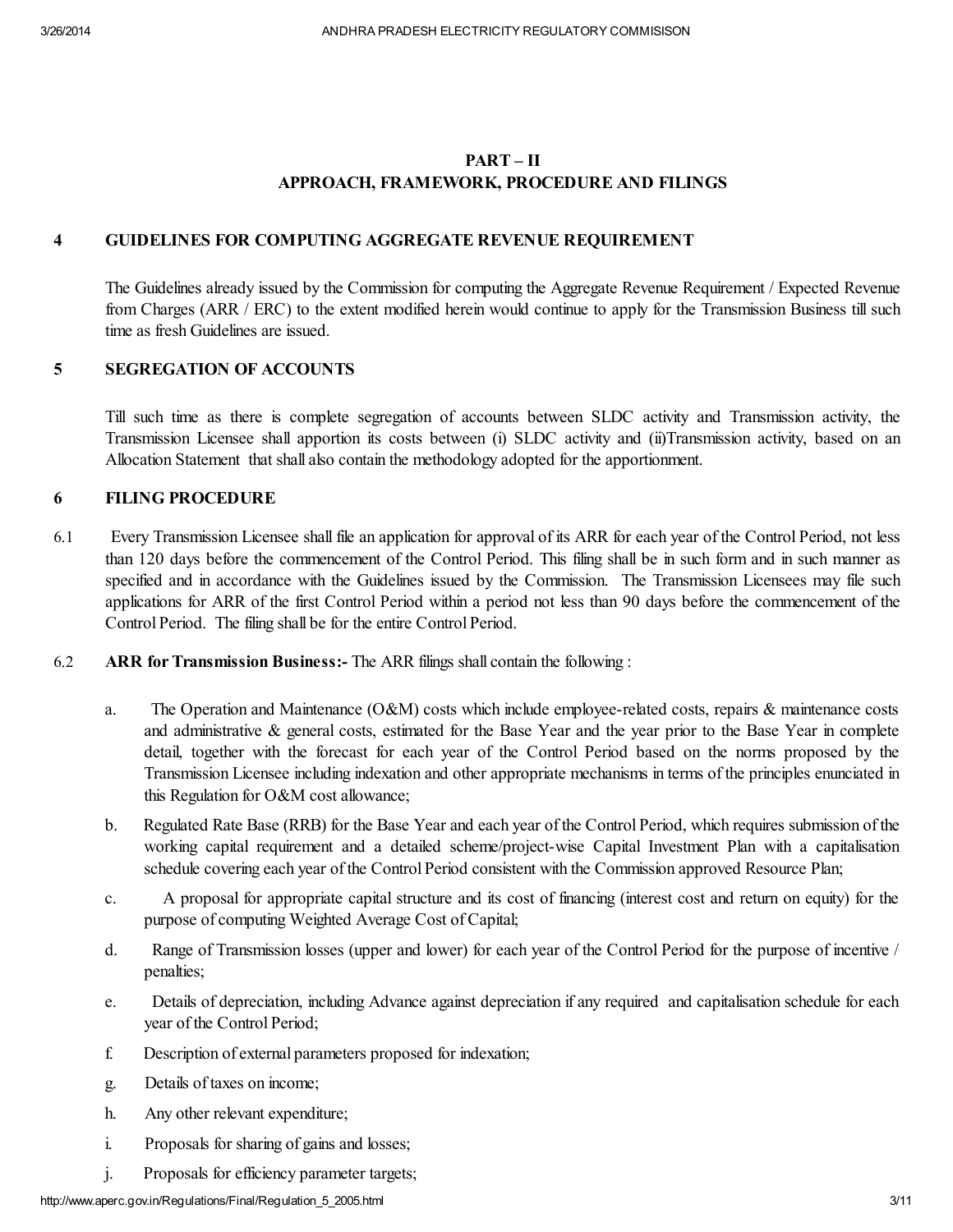- k. Proposals for rewarding efficiency in performance; and
- l. Any other matters considered appropriate.

# 7 FILING FOR PROPOSED TARIFF (FPT)

- 7.1 The FPT for determination of tariff/charges for Transmission of electricity, i.e. Transmission Tariff/Charges to recover the ARR of Transmission Business, shall be made along with the ARR filing.
- 7.2 The application for FPT shall contain the following:
	- i. The Transmission system or network usage forecast for each year of the Control Period consistent with the Resource Plan;
	- ii. Proposals for computation of tariffs for Transmission of electricity for each of the years of the Control Period, including the losses to be charged in kind and the procedure therefore;
	- iii. Proposals for Non-Tariff Income with item-wise description and details:
	- iv. Proposals in respect of income from Other Business; and
	- v. Expected Revenue from the proposed Transmission Charges, Non-Tariff Income and Income from Other Business (es).

# 8 DISPOSAL OF APPLICATIONS

- 8.1 The Commission will process the Transmission Licensee's filings in accordance with this Regulation and its Conduct of Business Regulations.
- 8.2 Based on the Transmission Licensee' filings and objections/ suggestions from public and other stakeholders, the Commission may accept an application with such modifications and/or such conditions as may be deemed just and appropriate and issue, within 120 days of the receipt of the application (within 90 days in case of an application filed for the first Control Period in accordance with the provisions of clause 6.1), an Order containing *inter alia* targets for controllable items and the approved ARR, net ARR and the Transmission tariff for the Transmission Business.
- 8.3 The Net ARR of the Licensee eligible for recovery for the ensuing year shall be determined after deducting from the ARR determined under clause 8.2, the Non-Tariff Income determined in accordance with clause 19 and net income if any, from 'Other Business'.

# 9 RESOURCE PLAN

The Transmission Licensee shall for Commission's approval, file a Resource Plan on 1<sup>st</sup> April of the year preceding the first year of the Control Period.

9.1 The Resource Plan shall inter alia, contain the Load Forecast and a Transmission Plan (Capital Investment Plan) consistent with the requirements of the Guidelines on Load Forecast and Resource Plan as approved by the Commission from time to time:

Provided that the Resource Plan for the first Control Period may be filed along with the Multi-year filings for ARR of the first Control Period.

9.2 The Commission shall approve the Resource Plan as per the Guidelines on Load Forecast, Resource Plan (Transmission Plan) and the Transmission Licensee shall adopt them in the Multi-Year filings for the Control Period.

# 10 MULTI-YEAR TARIFF FRAMEWORK AND APPROACH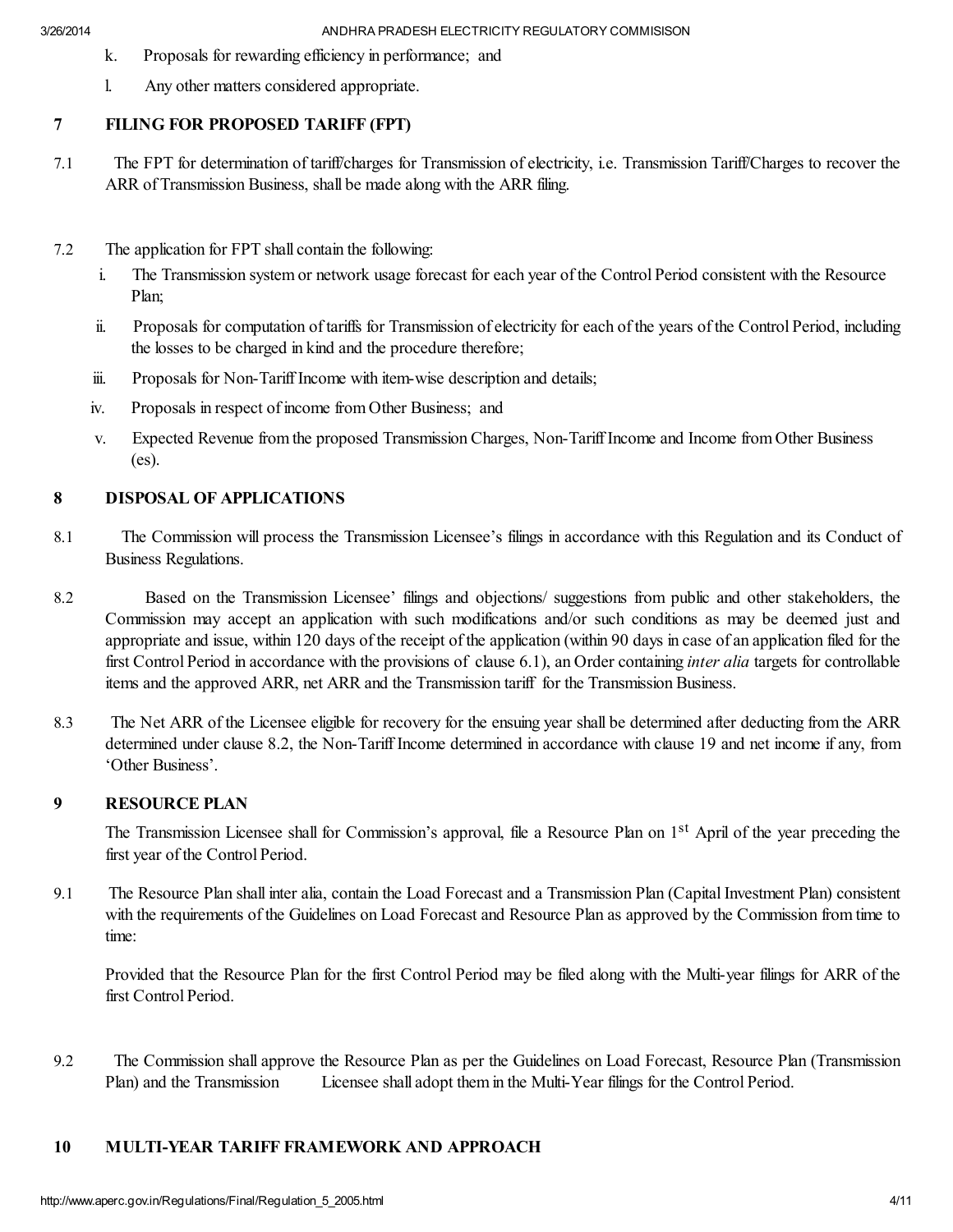- 10.1 The multi-year tariff framework shall be based on the following approach, for calculation of ARR and expected revenue from tariff and charges.
- 10.2 Base Year: Values for the Base Year of the Control Period will be determined based on the audited accounts available, best estimate for the relevant years and other factors considered appropriate by the Commission, and after applying the tests for determining the controllable or uncontrollable nature of various items. The Commission will normally not revisit the performance targets even if the targets are fixed on the basis of base values of un-audited accounts.
- 10.3 Targets: Targets will be set for items that are deemed by the Commission as "controllable". Trajectory for specific variables may be stipulated by the Commission where the performance of the applicant is sought to be improved upon through incentives and disincentives.
- 10.4 Controllable and Uncontrollable items of ARR:- The expenditure of the Transmission Licensee considered as "controllable" and "uncontrollable" shall be as follows:

| <b>ARR</b> Item                  | "Controllable"/<br>"Uncontrollable" |
|----------------------------------|-------------------------------------|
| Operation & Maintenance expenses | Controllable                        |
| Return on Capital Employed       | Controllable                        |
| Depreciation                     | Controllable                        |
| Taxes on Income                  | Uncontrollable                      |
| Non-tariff income                | Controllable                        |

# Transmission Business

10.5 Pass-through of gains and losses on variations in "uncontrollable" items of ARR:- The Transmission Licensee shall be eligible to claim variations in "uncontrollable" items in the ARR for a Control Period in the filings for the subsequent Control Period depending on the availability of data as per actuals with respect to effect of uncontrollable items:

Provided that the Commission shall allow the financing cost on account of the time gap between the time when the true-up becomes due and when it is actually allowed and the corrections shall not be normally revisited.

- 10.6 Gains and losses on variations in "controllable" items of ARR:- The Transmission Licensee in its filings for a Control Period shall present a statement of gains and losses for each controllable item of the ARR for the previous control period. The gains and losses for each item shall be presented after adjusting for any variations, if any, on account of uncontrollable factors with details thereof.
- 10.7 For the purpose ofsharing gains and losses with the users, only aggregate gains or losses for the Control Period as a whole will be considered. The Commission will review the gains and losses for each item of ARR and make appropriate adjustments wherever required.
- 10.8 Notwithstanding anything contained in this Regulation, the gains or losses in the controllable items of ARR on account of *force majeure* factors shall be passed on as an additional charge or rebate in ARR over such period as may be specified in the Order of the Commission.

# PART – III

# PRINCIPLES FOR COMPUTATION OF AGGREGATE REVENUE REQUIREMENT

# 11 MAIN ITEMS OF ARR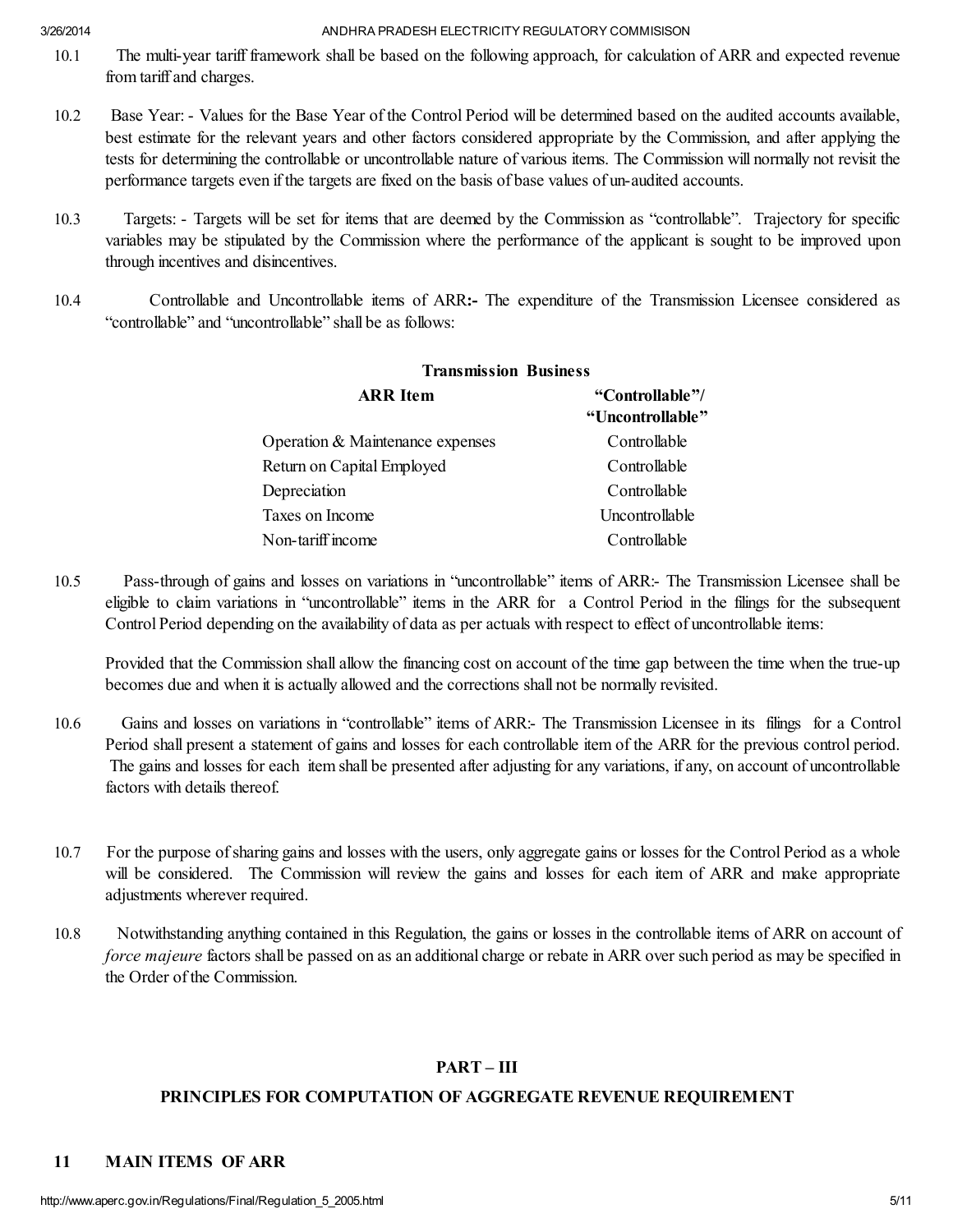The ARR of the Transmission Licensee (excluding SLDC) for each year of the Control Period shall contain the following items:

- a. Operation and maintenance expenses;
- b. Return on capital employed;
- c. Depreciation;
- d. Taxes on Income;
- e. Corrections for "uncontrollable" items and "controllable" items (indexed to external parameters); and
- f. Any other relevant expenditure.

# 12 OPERATION AND MAINTENANCE EXPENSES

12.1 The licensee in its filings for the control period shall submit the consolidated O&M expenses for the Base Year of the Control Period and for the two years preceding the Base Year. The O&M expenses for the Base Year shall be determined based on latest audited accounts, best estimates of Licensee of the actual O&M expenses for relevant years and other factors considered relevant. The O&M expenses for the Base Year, if required, will be used for projecting the expenses for each year of the control period. The Commission will determine the admissible quantum of O&M expenses for each year of the control period on the basis of the following formula:

 $O\&ML_0 = 0.3^*O\&M_0 / LL_0$ 

 $O\&MS_0 = 0.7^* O\&M_0 / SS_0$ 

 $O&ML_n = O&ML_{n-1} * INDX$ 

 $O\&MS_n = O\&MS_{n-1}^*$  INDX

 $O&M_n = O&ML_n * LL_n + O&MS_n * SS_n$ 

Where,

O&ML<sub>0</sub> is the O&M cost per ckt-km (circuit-kilometers) of EHT (Extra High Tension) lines for the Base Year of the first Control Period

 $O&MS<sub>0</sub>$  is the O&M cost per bay of substations for the Base Year of the first Control Period

Note: The O&M cost per ckt-km of lines and per substation bay for the Base Year of second and subsequent Control Periods shall be determined on the basis of actual O&M cost of lines and substations to be filed separately by the Licensee.

O&ML<sub>n</sub> is O&M cost per ckt-km of EHT lines in n<sup>th</sup> year

O&MS<sub>n</sub> is O&M cost per Bay in n<sup>th</sup> year

 $LL_n$  is the cumulative length of EHT lines in ckt-kms in  $n<sup>th</sup>$  year

 $SS_n$  is the number of EHT Substation Bays in  $n<sup>th</sup>$  year

INDX is the Inflation Factor

# 13 RETURN ON CAPITAL EMPLOYED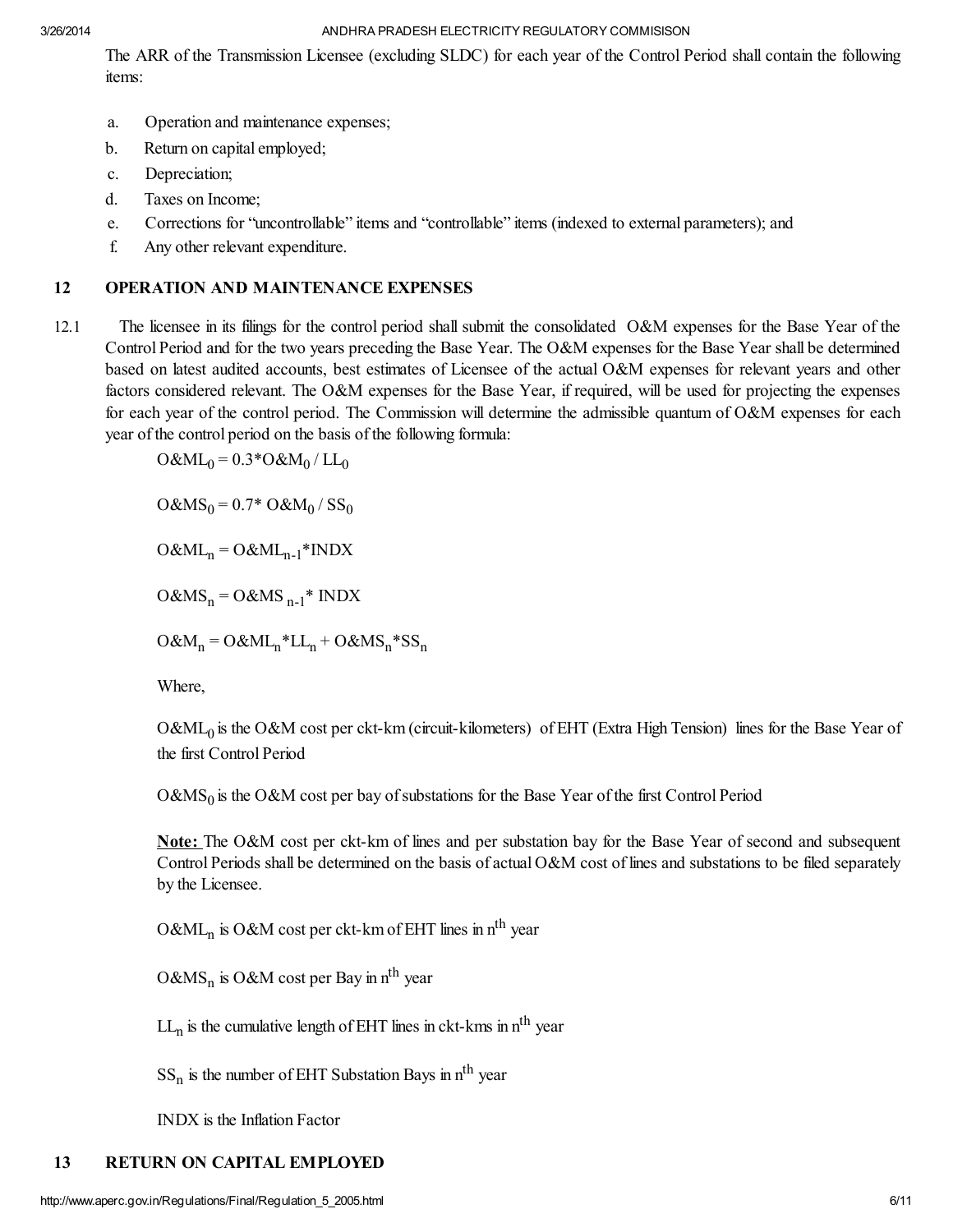13.1 Return on Capital Employed (RoCE) for the RRB for the year 'i' shall be computed in the following manner:

 $RoCE = WACC * RRB_i$ 

Where,

WACC is the Weighted Average Cost of Capital as fixed by the Commission for the Control period and expressed in terms of percentage;

RRB is the Regulated Rate Base (the asset base) approved by the Commission for each year of the Control period on which the Transmission Licensee shall be entitled to earn a return based on the Commission approved Weighted Average Cost of Capital(WACC).

i: i<sup>th</sup> year of the Control Period,  $i = 1, 2, 3$  for the first Control Period

· The WACC shall be computed in the following manner:



# Where,

D/E is the Debt to Equity Ratio and shall be determined at the beginning of the Control Period after considering Transmission Licensee's proposal, previous years' D/E mix, market conditions and other relevant factors

 $r_{d}$ is the Cost of Debt and shall be determined at the beginning of the Control Period after considering Transmission Licensee's proposals, present cost of debt, market conditions and other relevant factors.

 $r_e$  is the Return on Equity and shall be determined at the beginning of the Control Period after considering CERC norms, Transmission Licensee's proposals, previous years' D/E mix, risks associated with distribution & supply business, market conditions and other relevant factors

The Weighted Average Cost of Capital as determined above shallremain unchanged during the Control Period

The Regulated Rate Base (RRB) for the purposes of computing the RoCE for a year of the Control Period will be computed in the following manner.

 $RRB_i = RRB_{i-1} + \Delta RAB_i + WC_i$ 

Where,

 $RRB_i$ : Regulated Rate Base for the i<sup>th</sup> year of the Control period

∆RAB<sub>i</sub>: Change in the Rate Base in the i<sup>th</sup> year of the Control Period. This component would be the average of the value at the beginning and end of the year as the asset creation is spread across a year and is arrived at as follows:

$$
\Delta RAB_i = (Inv_i - D_i - CC_i)/2
$$

Where,

Inv<sub>i</sub>: Investments projected to be capitalised during the i<sup>th</sup> year of the Control Period and approved.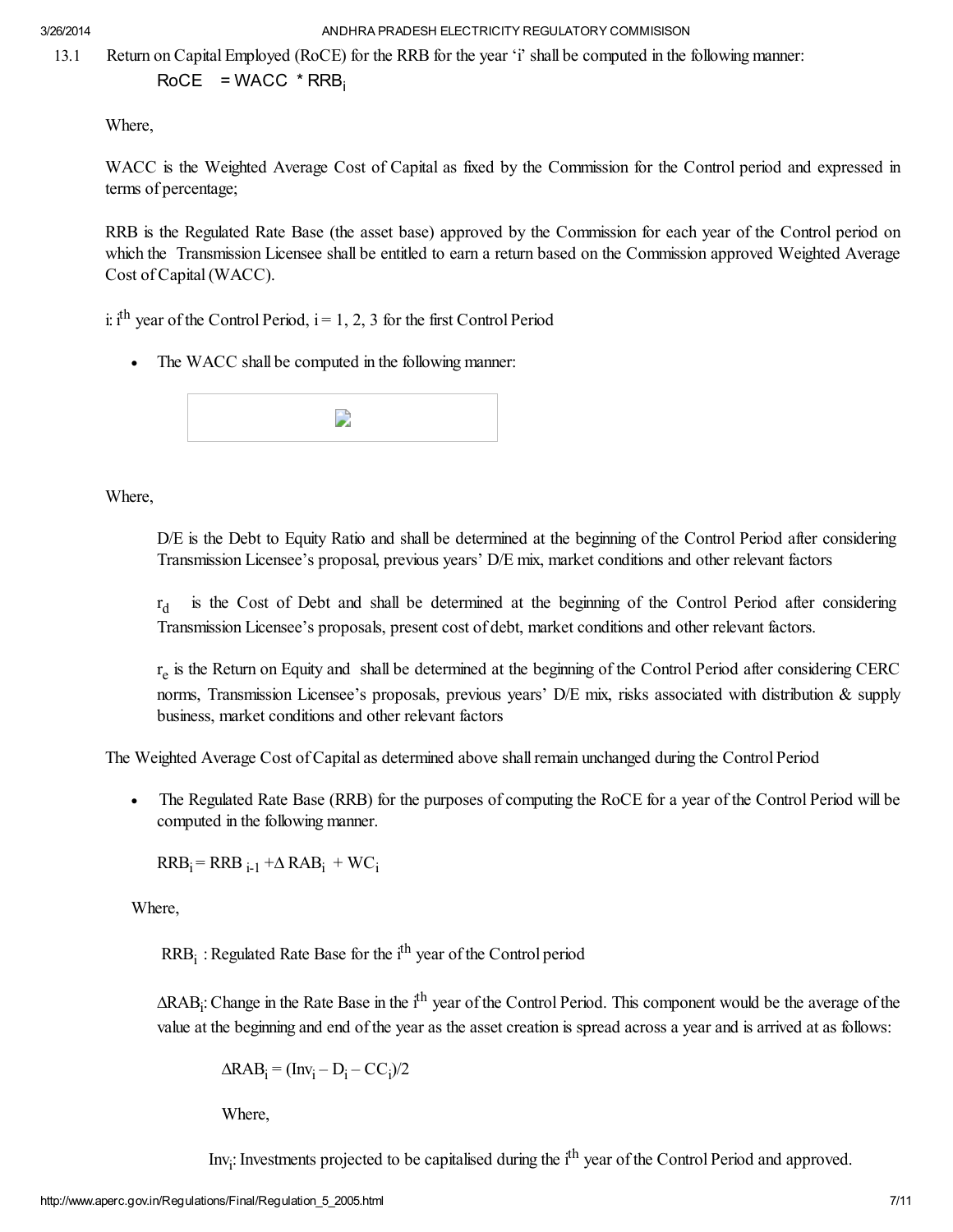$D_i$ : Amount set aside or written off on account of Depreciation of fixed assets for the  $i<sup>th</sup>$  year of the Control Period.

CC<sub>i</sub>: User Contributions pertaining to the ∆RAB<sub>i</sub> and capital grants/subsidies received during i<sup>th</sup> year of the Control Period for construction of service lines or creation of fixed assets.

RRB <sub>i-1</sub>: Regulated Rate Base for the financial year preceding the i<sup>th</sup> year of the Control period and shall be determined on the basis of approved Capital Investment Plan referred to in clause 14.1 of this Regulation. For the first year of the Control Period, RRB  $_{i-1}$  will be the Regulated Rate Base for the Base Year i.e. RRB<sub>O</sub>. The values for the Base Year will be determined based on the latest audited accounts available, best estimates of the actuals pertaining to the relevant years and any other factors considered relevant by the Commission.

 $RRB<sub>O</sub> = OCFA<sub>O</sub> - AD<sub>O</sub> - CC<sub>O</sub>$ ,

Where,

OCFA<sub>O</sub>: Original Cost of Fixed Assets at the end of the Base Year available for use and necessary for the purpose of the licensed business

 $AD<sub>O</sub>$ : Amounts written off or set aside on account of depreciation and advance against depreciation, if any, of fixed assets pertaining to the regulated business at the end of the Base Year

 $CC<sub>O</sub>$ : Total contributions pertaining to the OCFAo, made by the users towards the cost of construction of transmission lines by the Transmission Licensee and also includes the capital grants/subsidies received for this purpose, pertaining to the capitalised assets.

• WC<sub>i</sub>: Working Capital Requirement in the i<sup>th</sup> year of the Control Period and shall be considered equivalent of 45 days' Operations and Maintenance expenses as allowed for that year and the carrying cost of maintaining an appropriate inventory level of O&M stores.

# 14 INVESTMENT PLAN

14.1 The Commission shall adopt the Capital Investment Plan approved as part of the Resource Plan in terms of clause 9 of this Regulation for the purpose of determining the Regulated Rate Base (RRB) at the commencement of the Control Period:

Provided that for the first Control Period, the Transmission Licensee shall file its Capital Investment Plan for the Control Period as part of its Multi-Year Filings for Commission's approval.

- 14.2 The Transmission Licensee shall seek approval for individual schemes in the Capital Investment Plan at least 90 days before undertaking the investment in accordance with the Guidelines on Investment Approval. The individual schemes/ projects submitted by the Transmission Licensee for Commission's approval must provide complete details including those relating to the cost and capitalization for each year of the Control Period.
- 14.3 The Commission may provide corrections to the ARR of the Transmission Licensee for subsequent years of the Control Period to the extent of deviation from the investments approved as part of the Capital Investment Plan. The Transmission Licensee shall justify the deviations beyond 10 percent for each individualscheme/project and any other material deviations from the Capital Investment Plan including introduction of, or substitution of existing schemes / projects by, new scheme/project (s).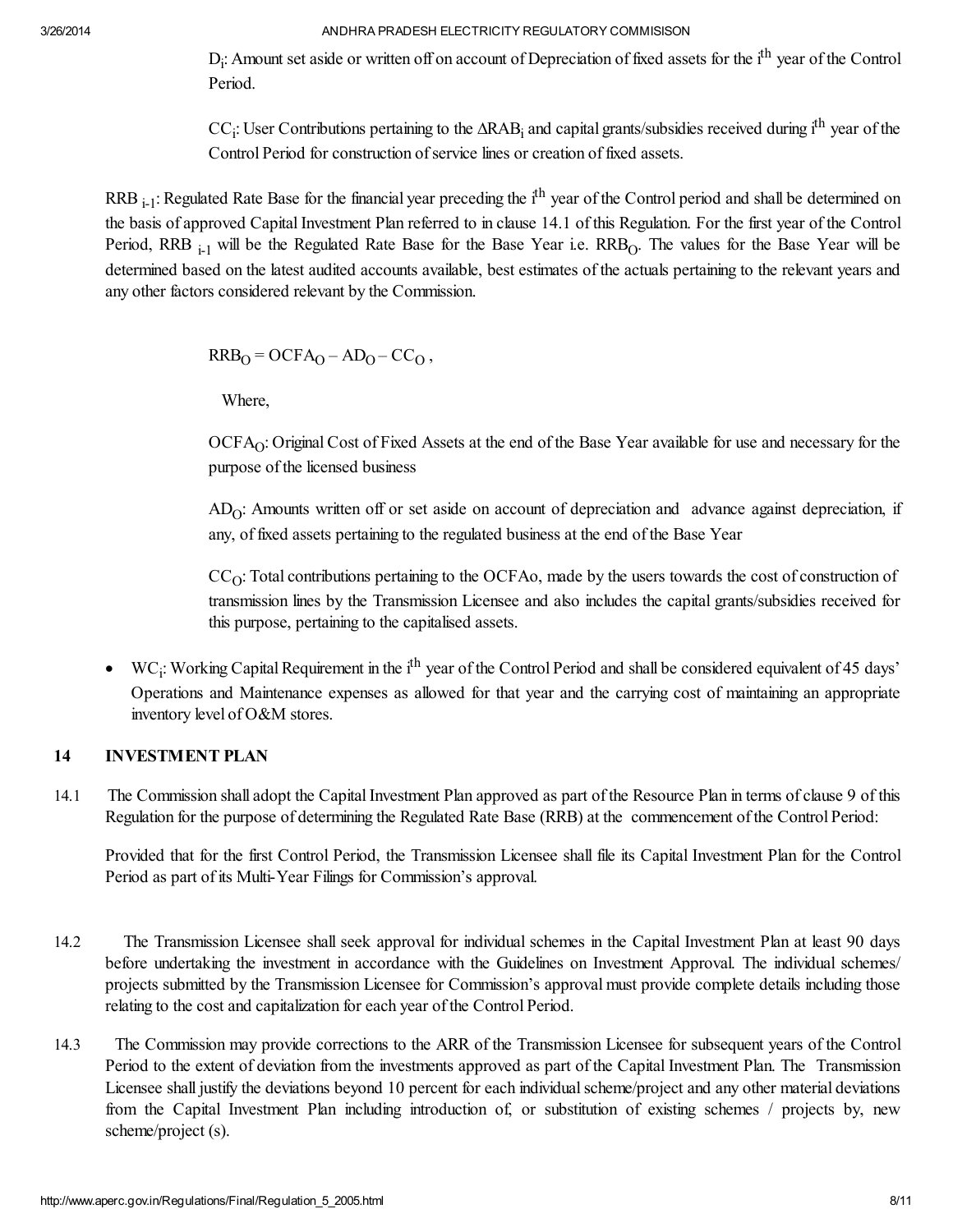## 15 DEPRECIATION

Depreciation shall be computed in the following manner:

15.1 For each year of the Control Period, depreciation shall be calculated on the amount of Original Cost of the Fixed Assets included in the RRB at the beginning of each year of the Control Period:

Provided that depreciation on assets funded by consumer /user contributions or through any capital subsidy/grant etc shall not be allowed in the revenue requirement of the Transmission Licensee.

- 15.2 Depreciation allowance for each year of the Control Period shall be determined, generally based on the methodology, rates and other terms as decided by CERC from time to time.
- 15.3 Depreciation shall be charged from the 1<sup>st</sup> April of the following year from the date the asset is put to use.

## 16 TAXES ON INCOME

- 16.1 Taxes on Income, if any, on the income stream of the licensed business of the Transmission Licensee shall be treated as an expense and shall be recoverable through ARR.
- 16.2 Taxes on Income actually payable and paid shall be included in the ARR, limited, however, to tax on Return on Equity component of the Return on Capital Employed, and excluding tax on profit, if any, in excess of such return (arising out of any reason, including efficiency of the Transmission Licensee or any explicit incentive provided in the ARR), penalties, interest on delayed payment of tax, etc. , and duly adjusted for any refunds, etc. received for the previous periods.
- 16.3 Tax incidence on income arising out of true-up of cost adjustments of previous year(s) due to un-controllable factors shall also be considered as pass-through, on actual basis, provided the tax so claimed and that already allowed for the year (s) which the true-up relates does not exceed the overall ceiling specified in clause 16.2 adjusted against the tax already provided in the previous year(s).

# 17 CORRECTIONS FOR "UNCONTROLLABLE" ITEMS AND "CONTROLLABLE" ITEMS AND SHARING OF GAINS/LOSSES OF "CONTROLLABLE" ITEMS

The Transmission Licensee shall file its proposals for pass-through as well as sharing of gains/losses on variations in "uncontrollable" items of ARR and "controllable" items (indexed to external parameters) in accordance with clause 10 of this Regulation.

# 18 INCENTIVE / PENALTY ON PERFORMANCE PARAMETERS

- 18.1 An incentive/ penalty as may be determined by the Commission will be applicable for transmission losses. The transmission losses below the approved range shall earn an incentive and such incentive shall be added to the ARR relating to subsequent Control Period. Similarly increase in the actual Transmission losses beyond the approved range shall attract a penalty and such penalty shall be deducted from the ARR relating to subsequent Control Period.
- 18.2 The Commission may, also, from time to time, specify any other performance parameters, including availability of Transmission System, quality targets, etc for which penalty or incentive may be required to be included in the application for ARR:

Provided that in the event of significant seasonal variations in losses, the Licensee may submit to the Commission the transmission loss levels for corresponding time periods during a year, for approval:

Provided further that the total amount of penalty levied, if any, by the Commission under the above provisions shall not exceed 10% of the Return on Equity .

## 19 NON -TARIFF INCOME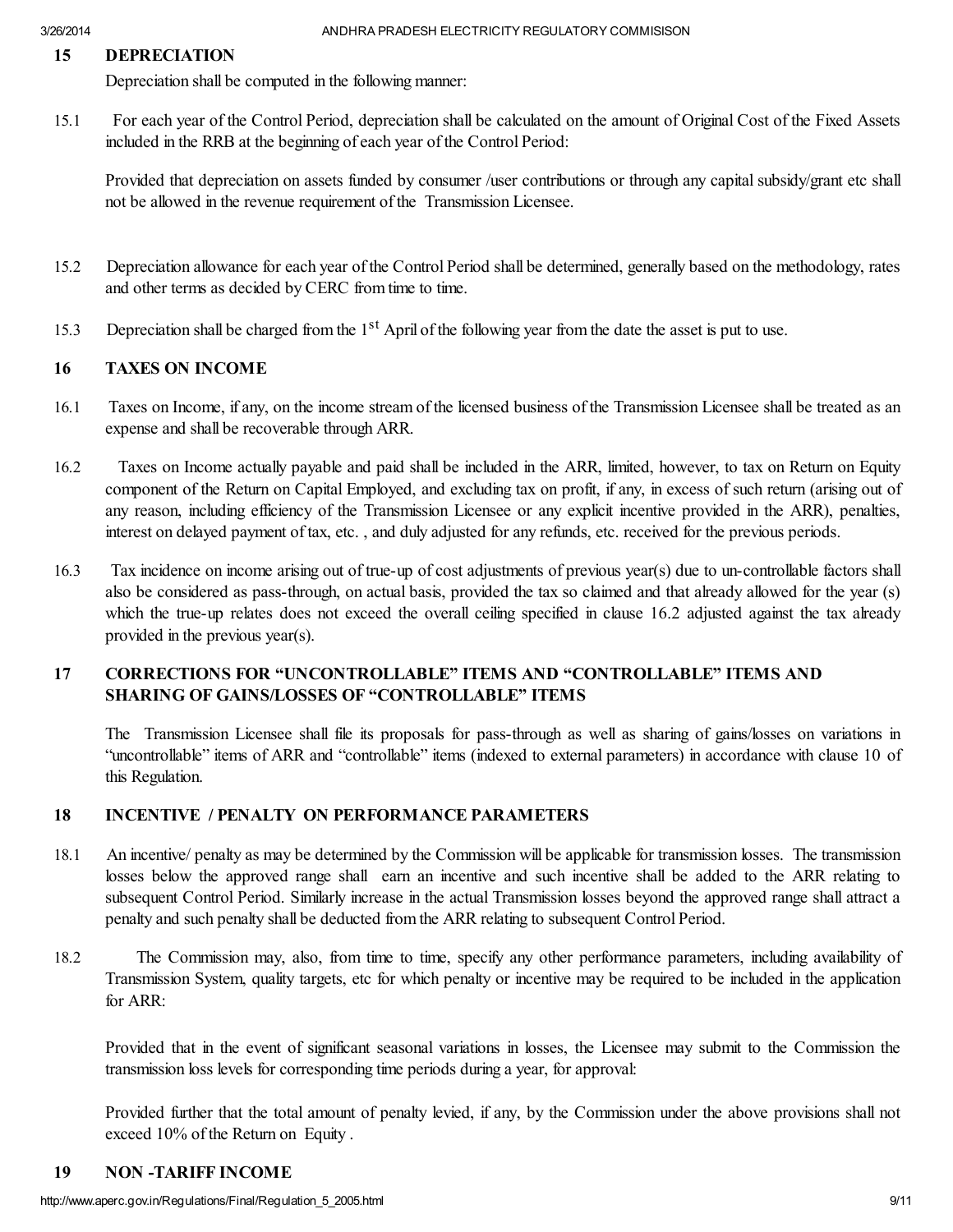All income being incidental to transmission business and derived by the Licensee from sources, including but not limited to profit derived from disposal of assets, income from investments , rents, penalties for over/under-utilization of transmission system and any other miscellaneous receipts from Users, shall constitute Non-Tariff Income.

## 20 TRANSMISSION TARIFF

20.1 The transmission tariff payable by the users of the Transmission system shall be determined in accordance with the following formula:

 $TR = Net ARR/(12*TCC)$ 

Where,

TR: Transmission Rate in Rs./kW/month Net ARR: Net ARR, as determined under clause 8.3. TCC: TotalContracted Capacity in kW of the Transmission system by all Long-Term Users

20.2 Each Transmission User (including the distribution Licensees) shall have to execute an agreement in terms of the Open Access Regulation duly mentioning, inter alia, contracted capacity with the Licensee. Variations in revenue recovery over approved revenue requirement on account of variations in transmission usage will be adjusted in subsequent Control Period with financing cost at average rate of borrowing during the year to which the variations relate.

## 21 DETERMINATION OF TARIFF BY BIDDING PROCESS

21.1 Notwithstanding anything contains in this Regulation, the Commission shall adopt the transmission tariff ifsuch tariff for any particular transmission system / network or part thereof has been determined through transparent process of bidding in accordance with the guidelines issued by the Central Government under section 63 of the Act.

# PART – IV MISCELLANEOUS

## 22 PERIODIC REVIEWS

To ensure smooth implementation of the Multi-Year Tariff (MYT) Framework, the Commission may undertake periodic reviews of Transmission Licensees' performance during the Control Period, to address any practical issues, concerns or unexpected outcomes that may arise, and in general to assess the efficacy of Multi Year Tariff Principles.

## 23 END-OF-CONTROL-PERIOD REVIEW

- 23.1 Towards the end of the Control Period, the Commission will seek to review if the implementation of the principles laid down in this Regulation has achieved its intended objectives. While doing so, the Commission will take into account, among other things, the industry structure, sector requirements, consumer and other stakeholder expectations and Transmission Licensee requirements at that point in time. Depending on the requirements of the sector and to meet the objects of the Act, the Commission may revise the principles for the subsequent Control Period(s).
- 23.2 The end-of-the-first Control Period shall be the beginning for the second Control Period and the Transmission Licensee shall follow the same procedure as specified unless required otherwise by the Commission through appropriate orders /directions. The Commission shall analyse the performance of the Transmission Licensee with respect to the targets set out at the beginning of the second and the each subsequent Control Period and based on the actual performance, expected